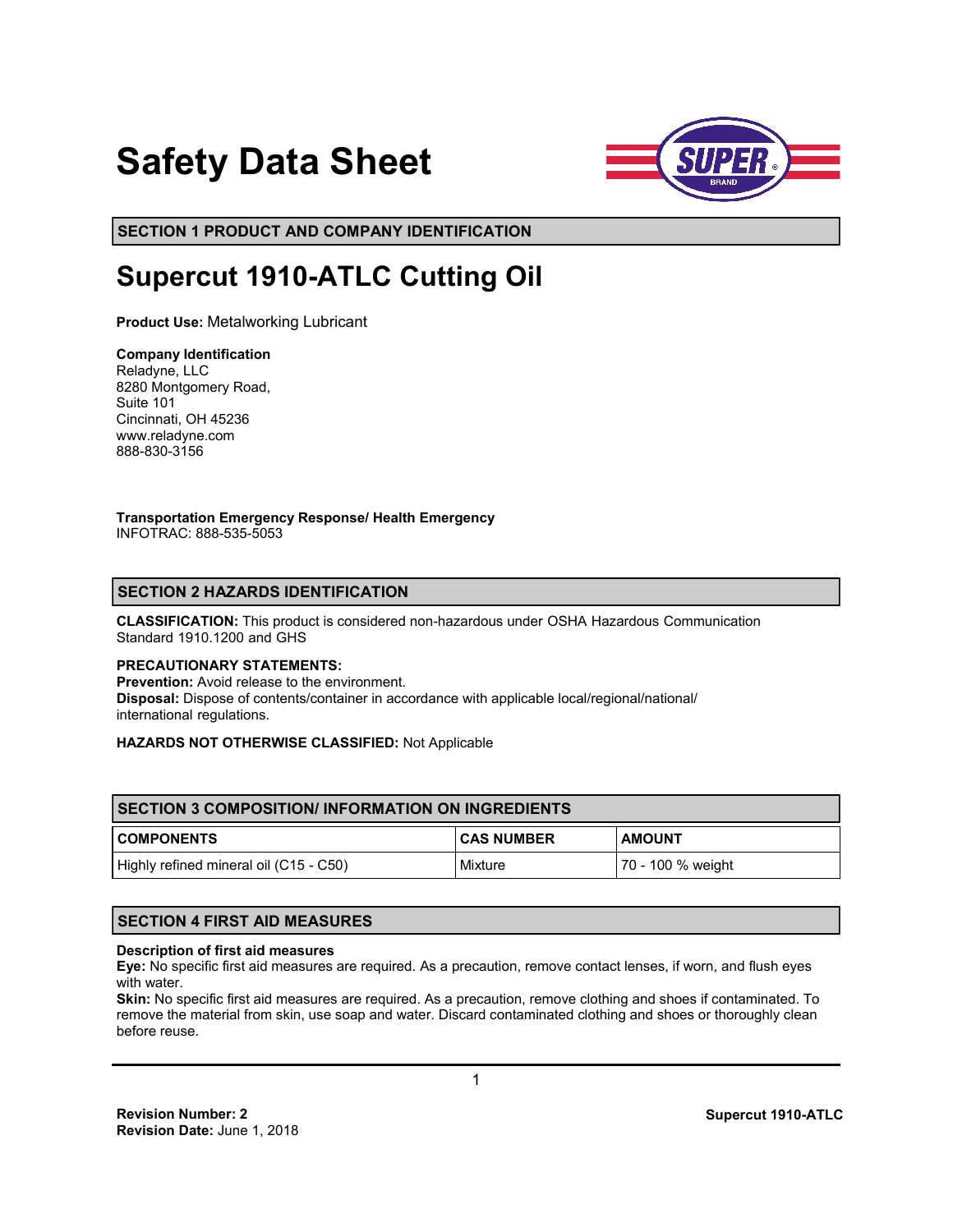**Ingestion:** No specific first aid measures are required. Do not induce vomiting. As a precaution, get medical advice. **Inhalation:** No specific first aid measures are required. If exposed to excessive levels of material in the air, move the exposed person to fresh air. Get medical attention if coughing or respiratory discomfort occurs.

#### **Most important symptoms and effects, both acute and delayed IMMEDIATE SYMPTOMS AND HEALTH EFFECTS**

**Eye:** Not expected to cause prolonged or significant eye irritation.

**Skin:** Contact with the skin is not expected to cause prolonged or significant irritation. Contact with the skin is not expected to cause an allergic skin response. Not expected to be harmful to internal organs if absorbed through the skin. High-Pressure Equipment Information: Accidental high-velocity injection under the skin of materials of this type may result in serious injury. Seek medical attention at once should an accident like this occur. The initial wound at the injection site may not appear to be serious at first; but, if left untreated, could result in disfigurement or amputation of the affected part.

#### **Ingestion:** Not expected to be harmful if swallowed.

**Inhalation:** Not expected to be harmful if inhaled. Contains a petroleum-based mineral oil. May cause respiratory irritation or other pulmonary effects following prolonged or repeated inhalation of oil mist at airborne levels above the recommended mineral oil mist exposure limit. Symptoms of respiratory irritation may include coughing and difficulty breathing.

#### **DELAYED OR OTHER SYMPTOMS AND HEALTH EFFECTS:** Not classified.

#### **Indication of any immediate medical attention and special treatment needed**

**Note to Physicians:** In an accident involving high-pressure equipment, this product may be injected under the skin. Such an accident may result in a small, sometimes bloodless, puncture wound. However, because of its driving force, material injected into a fingertip can be deposited into the palm of the hand. Within 24 hours, there is usually a great deal of swelling, discoloration, and intense throbbing pain. Immediate treatment at a surgical emergency center is recommended.

#### **SECTION 5 FIRE FIGHTING MEASURES**

**EXTINGUISHING MEDIA:** Use water fog, foam, dry chemical or carbon dioxide (CO2) to extinguish flames.

**Unusual Fire Hazards:** Leaks/ruptures in high pressure system using materials of this type can create a fire hazard when in the vicinity of ignition sources (eg. open flame, pilot lights, sparks, or electric arcs).

#### **PROTECTION OF FIRE FIGHTERS:**

**Fire Fighting Instructions:** This material will burn although it is not easily ignited. See Section 7 for proper handling and storage. For fires involving this material, do not enter any enclosed or confined fire space without proper protective equipment, including self-contained breathing apparatus.

**Combustion Products:** Highly dependent on combustion conditions. A complex mixture of airborne solids, liquids, and gases including carbon monoxide, carbon dioxide, and unidentified organic compounds will be evolved when this material undergoes combustion.

# **SECTION 6 ACCIDENTAL RELEASE MEASURES**

**Protective Measures:** Eliminate all sources of ignition in vicinity of spilled material.

**Spill Management:** Stop the source of the release if you can do it without risk. Contain release to prevent further contamination of soil, surface water or groundwater. Clean up spill as soon as possible, observing precautions in Exposure Controls/Personal Protection. Use appropriate techniques such as applying non-combustible absorbent materials or pumping. Where feasible and appropriate, remove contaminated soil. Place contaminated materials in disposable containers and dispose of in a manner consistent with applicable regulations.

**Reporting:** Report spills to local authorities and/or the U.S. Coast Guard's National Response Center at (800) 424-8802 as appropriate or required.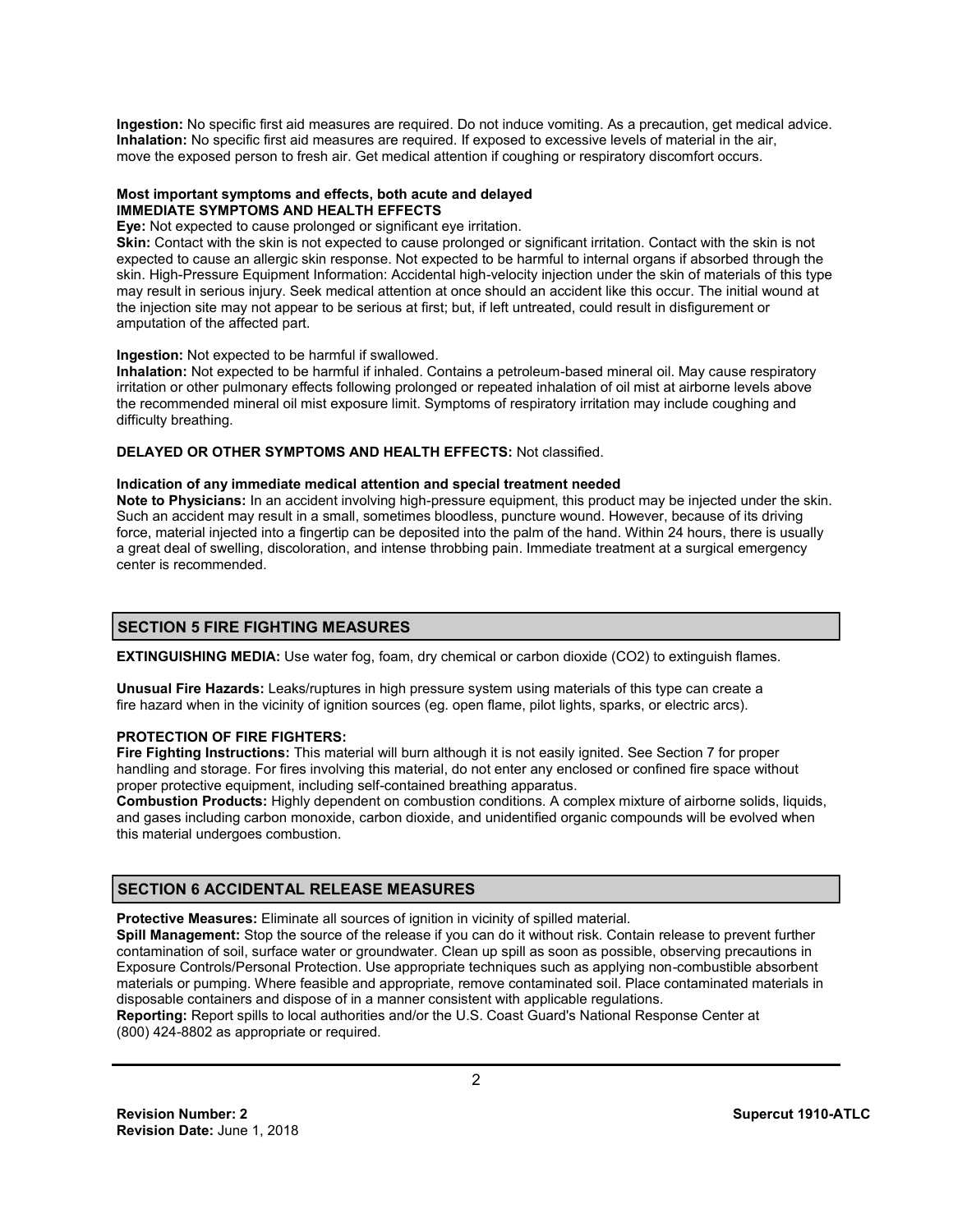#### **SECTION 7 HANDLING AND STORAGE**

**General Handling Information:** Avoid contaminating soil or releasing this material into sewage and drainage systems and bodies of water.

**Precautionary Measures:** DO NOT USE IN HIGH PRESSURE SYSTEMS in the vicinity of flames, sparks and hot surfaces. Use only in well ventilated areas. Keep container closed. Keep out of the reach of children. **Static Hazard:** Electrostatic charge may accumulate and create a hazardous condition when handling this material. To minimize this hazard, bonding and grounding may be necessary but may not, by themselves, be sufficient. Review all operations which have the potential of generating and accumulating an electrostatic charge and/or a flammable atmosphere (including tank and container filling, splash filling, tank cleaning, sampling, gauging, switch loading, filtering, mixing, agitation, and vacuum truck operations) and use appropriate mitigating procedures. For more information, refer to OSHA Standard 29 CFR 1910.106, 'Flammable and Combustible Liquids', National Fire Protection Association (NFPA 77, 'Recommended Practice on Static Electricity', and/or the American Petroleum Institute (API) Recommended Practice 2003, 'Protection Against Ignitions Arising Out of Static, Lightning, and Stray Currents'.

**Container Warnings:** Container is not designed to contain pressure. Do not use pressure to empty container or it may rupture with explosive force. Empty containers retain product residue (solid, liquid, and/or vapor) and can be dangerous. Do not pressurize, cut, weld, braze, solder, drill, grind, or expose such containers to heat, flame, sparks, static electricity, or other sources of ignition. They may explode and cause injury or death. Empty containers should be completely drained, properly closed, and promptly returned to a drum reconditioner or disposed of properly.

# **SECTION 8 EXPOSURE CONTROLS/PERSONAL PROTECTION**

#### **GENERAL CONSIDERATIONS:**

Consider the potential hazards of this material (see Section 3), applicable exposure limits, job activities, and other substances in the work place when designing engineering controls and selecting personal protective equipment. If engineering controls or work practices are not adequate to prevent exposure to harmful levels of this material, the personal protective equipment listed below is recommended. The user should read and understand all instructions and limitations supplied with the equipment since protection is usually provided for a limited time or under certain circumstances.

#### **ENGINEERING CONTROLS:**

Use in a well-ventilated area.

# **PERSONAL PROTECTIVE EQUIPMENT**

**Eye/Face Protection:** No special eye protection is normally required. Where splashing is possible, wear safety glasses with side shields as a good safety practice.

**Skin Protection:** No special protective clothing is normally required. Where splashing is possible, select protective clothing depending on operations conducted, physical requirements and other substances in the workplace. Suggested materials for protective gloves include: Nitrile Rubber, Silver Shield, Viton.

**Respiratory Protection:** No respiratory protection is normally required.

If user operations generate an oil mist, determine if airborne concentrations are below the occupational exposure limit for mineral oil mist. If not, wear an approved respirator that provides adequate protection from the measured concentrations of this material. For air-purifying respirators use a particulate cartridge. Use a positive pressure airsupplying respirator in circumstances where air-purifying respirators may not provide adequate protection.

#### **Occupational Exposure Limits:**

| <b>Component</b>                       | Agency     | <b>TWA</b>         | <b>STEL</b>       | <b>Ceilina</b> | <b>Notation</b> |
|----------------------------------------|------------|--------------------|-------------------|----------------|-----------------|
| Highly refined mineral oil (C15 - C50) | l OSHA Z-1 | $5 \text{ ma/m}$ 3 |                   |                |                 |
| Highly refined mineral oil (C15 - C50) | ACGIH      | $5 \text{ mg/m}$   | $10 \text{ mg/m}$ |                |                 |

Consult local authorities for appropriate values.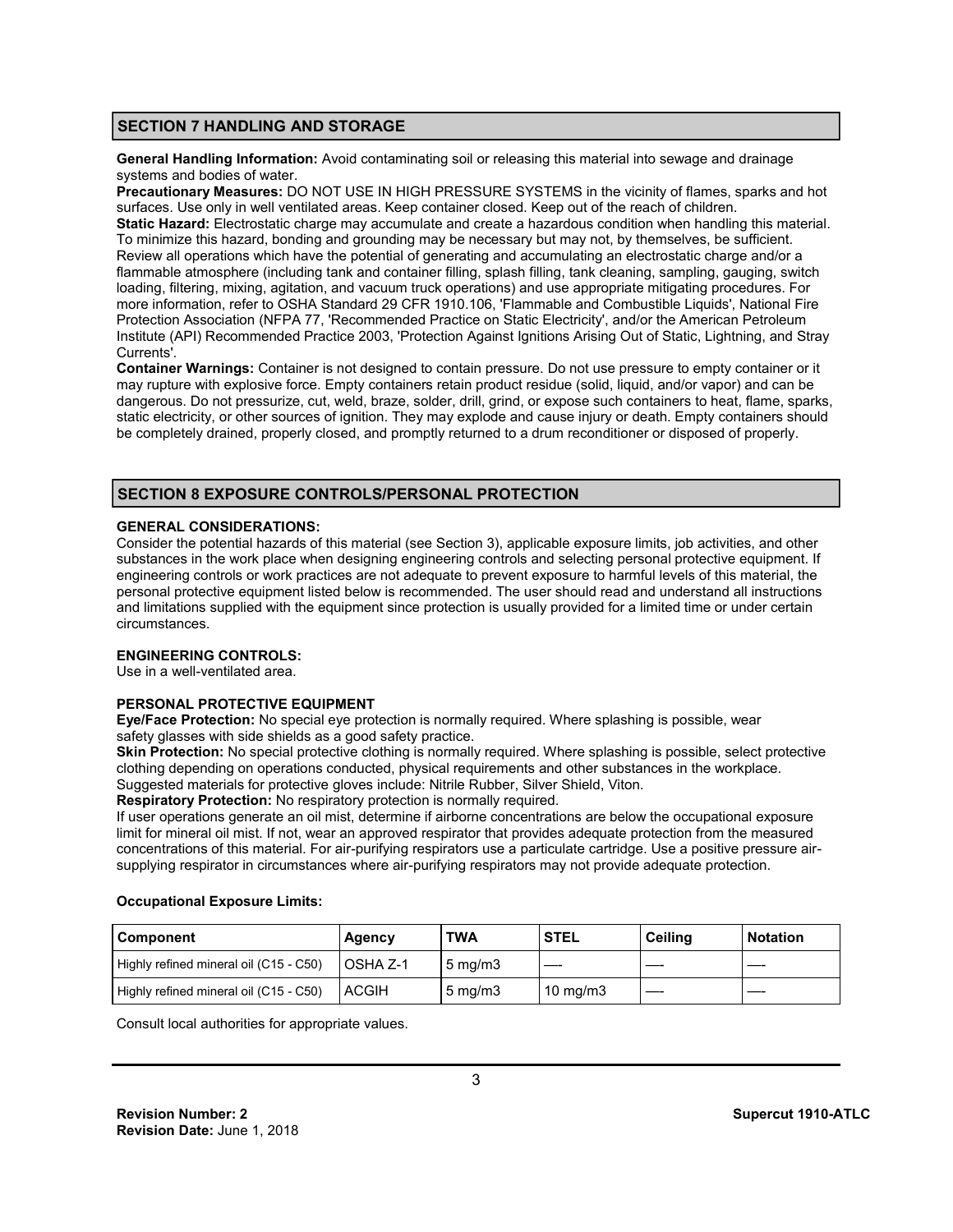# **SECTION 9 PHYSICAL AND CHEMICAL PROPERTIES**

**Attention: the data below are typical values and do not constitute a specification.** 

**Color:** Yellow **Physical State:** Liquid **Odor:** Petroleum odor **Odor Threshold:** Not Determined **pH:** Essentially Neutral **Vapor Pressure:** Not Determined **Vapor Density (Air = 1):** Greater than 5 **Initial Boiling Point:** 600°F **Solubility:** Negligible **Freezing Point:** Not Applicable **Specific Gravity:** 0.88 **Viscosity:** 24 cSt @ 40°C **Decomposition temperature:** No data available **Octanol/Water Partition Coefficient:** No data available

**FLAMMABLE PROPERTIES: Flammability (solid, gas):** No Data Available

**Flashpoint:** (Cleveland Open Cup) 390 °F **Autoignition:** Not Determined **Flammability (Explosive) Limits (% by volume in air):** Lower: Not Determined Upper: Not Determined

# **SECTION 10 STABILITY AND REACTIVITY**

**Reactivity:** May react with strong acids or strong oxidizing agents, such as chlorates, nitrates, peroxides, etc. **Chemical Stability:** This material is considered stable under normal ambient and anticipated storage and handling conditions of temperature and pressure. **Incompatibility With Other Materials:** Not applicable **Hazardous Decomposition Products:** None known (None expected) **Hazardous Polymerization:** Hazardous polymerization will not occur.

# **SECTION 11 TOXICOLOGICAL INFORMATION**

#### **Information on toxicological effects**

**Serious Eye Damage/Irritation:** The eye irritation hazard is based on evaluation of data for product components.

**Skin Corrosion/Irritation:** The skin irritation hazard is based on evaluation of data for product components.

**Skin Sensitization:** The skin sensitization hazard is based on evaluation of data for product components.

**Acute Dermal Toxicity:** The acute dermal toxicity hazard is based on evaluation of data for product components.

**Acute Oral Toxicity:** The acute oral toxicity hazard is based on evaluation of data for product components.

**Acute Inhalation Toxicity:** The acute inhalation toxicity hazard is based on evaluation of data for product components.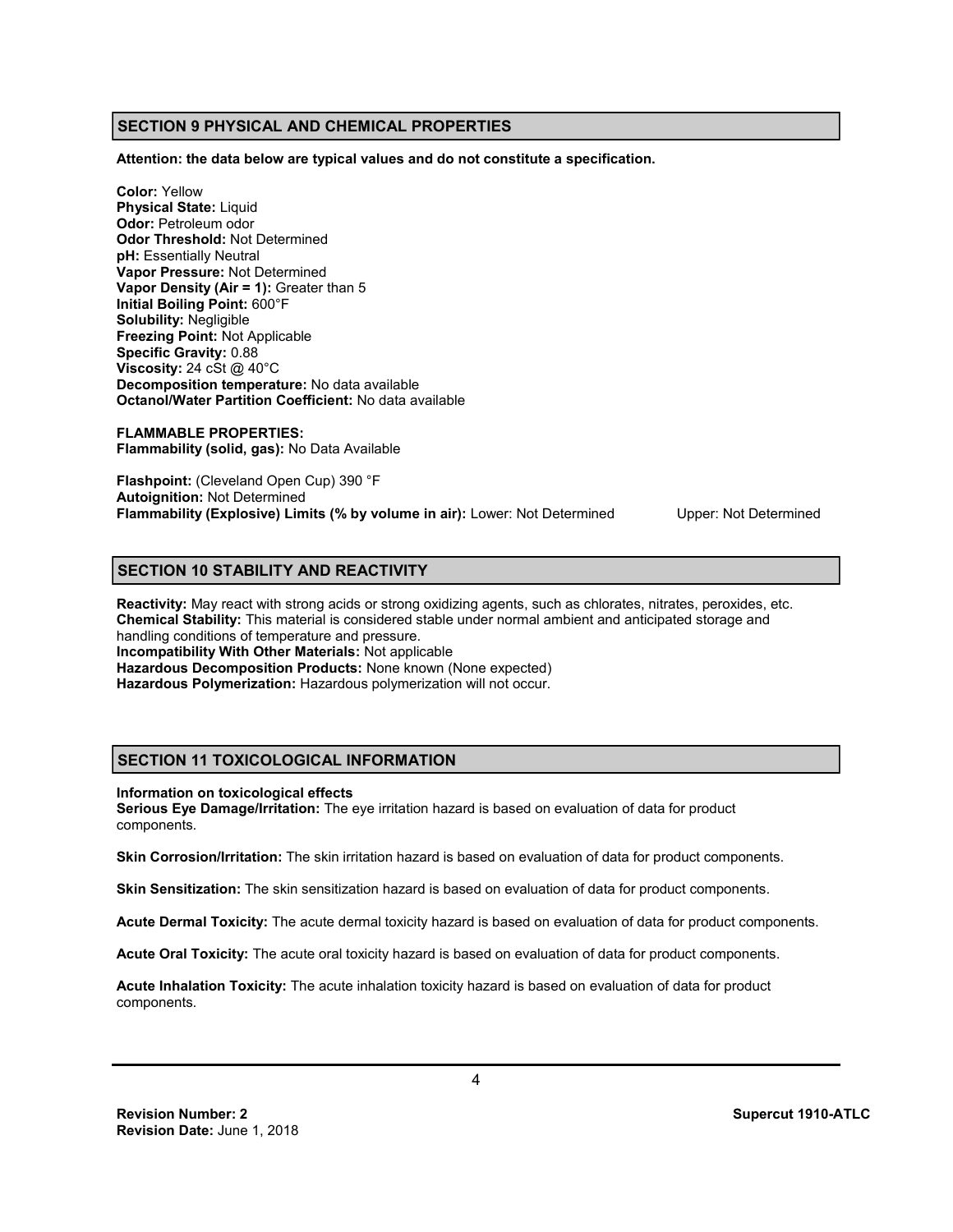#### **Acute Toxicity Estimate:** Not Determined

**Germ Cell Mutagenicity:** The hazard evaluation is based on data for components or a similar material.

**Carcinogenicity:** The hazard evaluation is based on data for components or a similar material.

**Reproductive Toxicity:** The hazard evaluation is based on data for components or a similar material.

**Specific Target Organ Toxicity - Single Exposure:** The hazard evaluation is based on data for components or a similar material.

**Specific Target Organ Toxicity - Repeated Exposure:** The hazard evaluation is based on data for components or a similar material.

#### **ADDITIONAL TOXICOLOGY INFORMATION:**

This product contains petroleum base oils which may be refined by various processes including severe solvent extraction, severe hydrocracking, or severe hydrotreating. None of the oils requires a cancer warning under the OSHA Hazard Communication Standard (29 CFR 1910.1200). These oils have not been listed in the National Toxicology Program (NTP) Annual Report nor have they been classified by the International Agency for Research on Cancer (IARC) as; carcinogenic to humans (Group 1), probably carcinogenic to humans (Group 2A), or possibly carcinogenic to humans (Group 2B). These oils have not been classified by the American Conference of Governmental Industrial Hygienists (ACGIH) as: confirmed human carcinogen (A1), suspected human carcinogen (A2), or confirmed animal carcinogen with unknown relevance to humans (A3).

#### **SECTION 12 ECOLOGICAL INFORMATION**

#### **ECOTOXICITY**

This material is not expected to be harmful to aquatic organisms. The ecotoxicity hazard is based on an evaluation of data for the components or a similar material. The product has not been tested. The statement has been derived from the properties of the individual components.

#### **MOBILITY**

No data available.

# **PERSISTENCE AND DEGRADABILITY**

This material is not expected to be readily biodegradable. The biodegradability of this material is based on an evaluation of data for the components or a similar material. The product has not been tested. The statement has been derived from the properties of the individual components.

# **POTENTIAL TO BIOACCUMULATE**

Bioconcentration Factor: No data available. Octanol/Water Partition Coefficient: No data available

# **SECTION 13 DISPOAL CONSIDERATIONS**

Use material for its intended purpose or recycle if possible. Oil collection services are available for used oil recycling or disposal. Place contaminated materials in containers and dispose of in a manner consistent with applicable regulations. Contact your sales representative or local environmental or health authorities for approved disposal or recycling methods.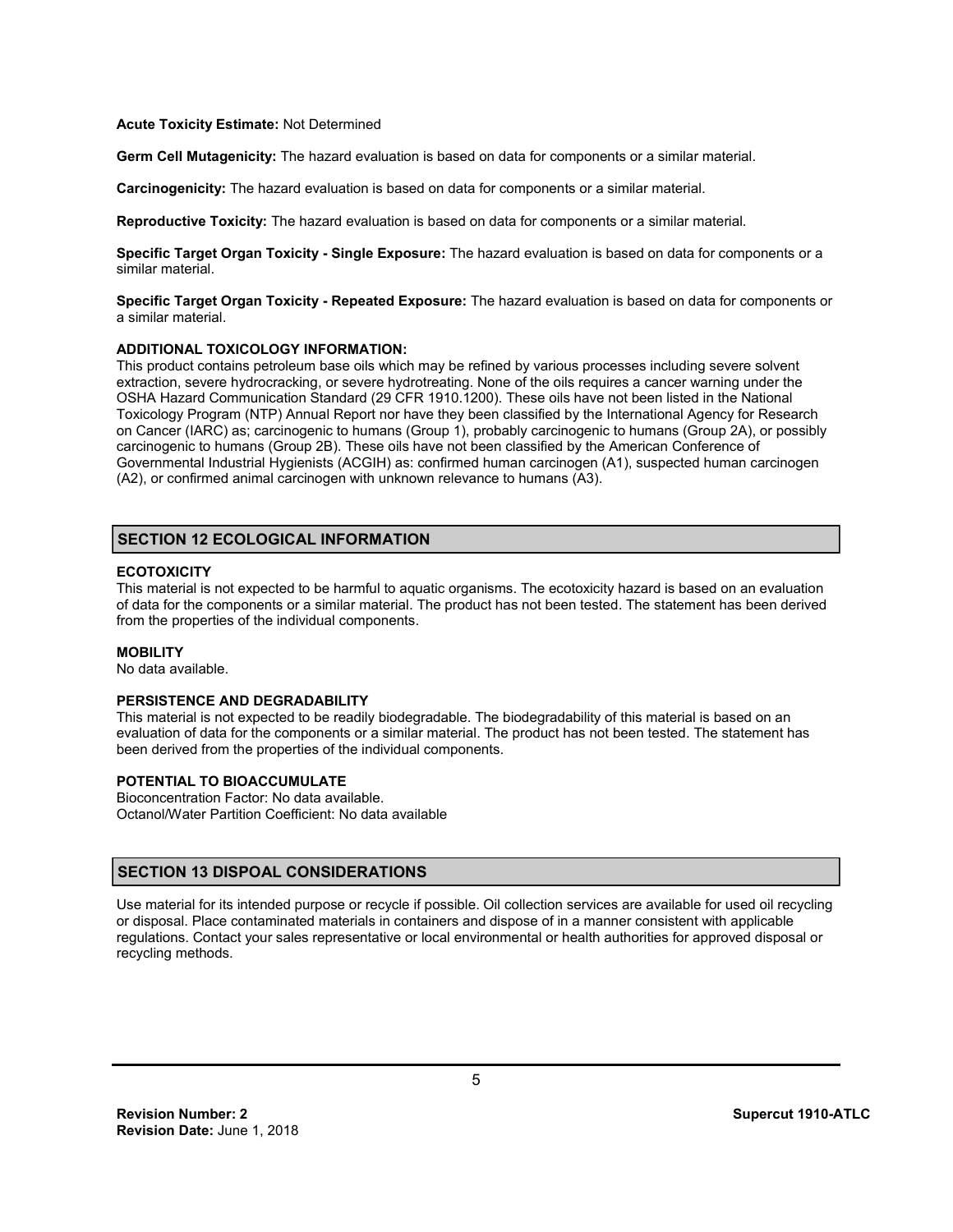# **SECTION 14 TRANSPORT INFORMATION**

The description shown may not apply to all shipping situations. Consult 49CFR, or appropriate Dangerous Goods Regulations, for additional description requirements (e.g., technical name) and mode-specific or quantityspecific shipping requirements.

**DOT Shipping Description:** PETROLEUM LUBRICATING OIL, NOT REGULATED AS A HAZARDOUS MATERIAL FOR TRANSPORTATION UNDER 49 CFR

**IMO/IMDG Shipping Description:** PETROLEUM LUBRICATING OIL; NOT REGULATED AS DANGEROUS GOODS FOR TRANSPORT UNDER THE IMDG CODE

**ICAO/IATA Shipping Description:** PETROLEUM LUBRICATING OIL; NOT REGULATED AS DANGEROUS GOODS FOR TRANSPORT UNDER ICAO TI OR IATA DGR

**Transport in bulk according to Annex II of MARPOL 73/78 and the IBC code:** Not applicable

#### **SECTION 15 REGULATORY INFORMATION**

| <b>EPCRA 311/312 CATEGORIES:</b>  | 1. Immediate (Acute) Health Effects:<br>2. Delayed (Chronic) Health Effects:<br>3. Fire Hazard:<br>4. Sudden Release of Pressure Hazard:<br>5. Reactivity Hazard: | NO.<br><b>NO</b><br><b>NO</b><br><b>NO</b><br>NO. |
|-----------------------------------|-------------------------------------------------------------------------------------------------------------------------------------------------------------------|---------------------------------------------------|
| <b>REGULATORY LISTS SEARCHED:</b> |                                                                                                                                                                   |                                                   |
| 01-1=IARC Group 1                 | 03=EPCRA 313                                                                                                                                                      |                                                   |
| 01-2A=IARC Group 2A               | 04=CA Proposition 65                                                                                                                                              |                                                   |
| 01-2B=IARC Group 2B               | 05=MA RTK                                                                                                                                                         |                                                   |
| 02=NTP Carcinogen                 | 06=NJ RTK                                                                                                                                                         |                                                   |
|                                   | 07=PA RTK                                                                                                                                                         |                                                   |

No components of this material are found on the regulatory lists above.

#### **CHEMICAL INVENTORIES:**

All components comply with the following chemical inventory requirements: AICS (Australia), DSL (Canada), EINECS (European Union), IECSC (China), KECI (Korea), PICCS (Philippines), TSCA (United States).

One or more components does not comply with the following chemical inventory requirements: ENCS (Japan).

#### **NEW JERSEY RTK CLASSIFICATION:**

Under the New Jersey Right-to-Know Act L. 1983 Chapter 315 N.J.S.A. 34:5A-1 et. seq., the product is to be identified as follows: PETROLEUM OIL (Lubricating oil)

| <b>SECTION 16 OTHER INFORMATION</b> |             |                 |               |  |
|-------------------------------------|-------------|-----------------|---------------|--|
| <b>NFPA RATINGS:</b>                | Health: $0$ | Flammability: 1 | Reactivity: 0 |  |
| <b>HMIS RATINGS:</b>                | Health: $1$ | Flammability: 1 | Reactivity: 0 |  |